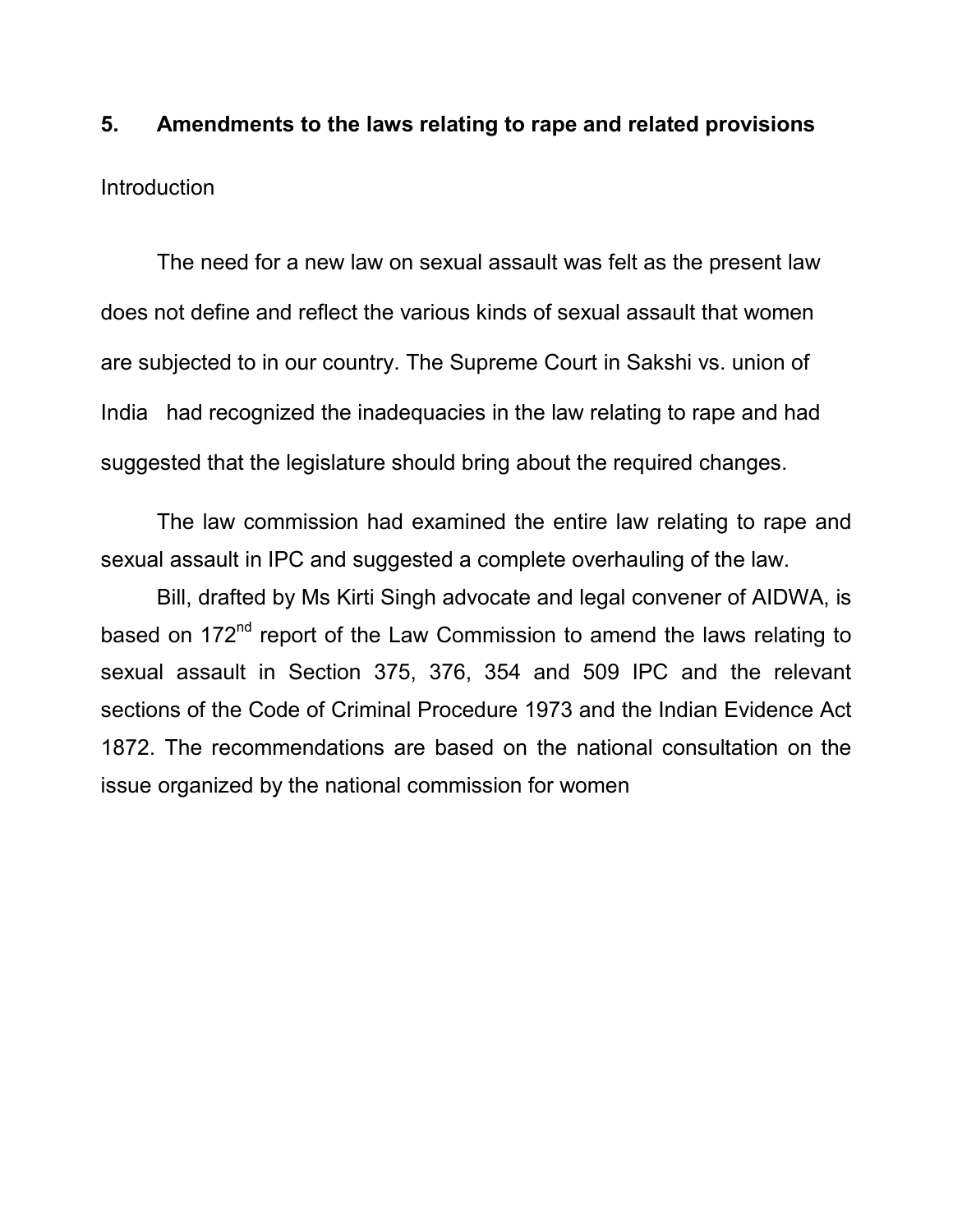### I Short title and extent: -

- 1. This act will be called the Criminal Law Amendment Act 2006.
- 2. It extents to the whole of India except the State of Jammu and Kashmir.

# II Changes in the Indian Penal Code, 1860

- 1. Substitution of existing section 375 of the IPC recommended the existing section 375 be substituted by the following:
- "375. Sexual Assault: Sexual assault means –
- (a) The introduction (to any extent) by a man of his penis, into the vagina (which term shall include the labia majora), the anus or urethra or mouth of any woman or child–
- (b) the introduction to any extent by a man of an object or a part of the body (other than the penis) into the vagina(which term shall include the labia majora) or anus or urethra of a woman
- (c) the introduction to any extent by a person of an object or a part of the body (other than the penis) into the vagina(which term shall include the labia majora) or anus or urethra of a child.
- (d) manipulating any part of the body of a child so as to cause penetration of the vagina (which term shall include labia majora) anus or the urethra of the offender by any part of the child's body;

In circumstances falling under any of the six following descriptions:

Firstly – Against the complainant's will.

Secondly – Without the complainant's consent.

- Thirdly With the complainant's consent when such consent has been obtained by putting her or any person in whom the complainant is interested, in fear of death or hurt.
- Fourthly With the complainant's consent, when the man knows that he is not the husband of such complainant and that the complainant's consent is given because the complainant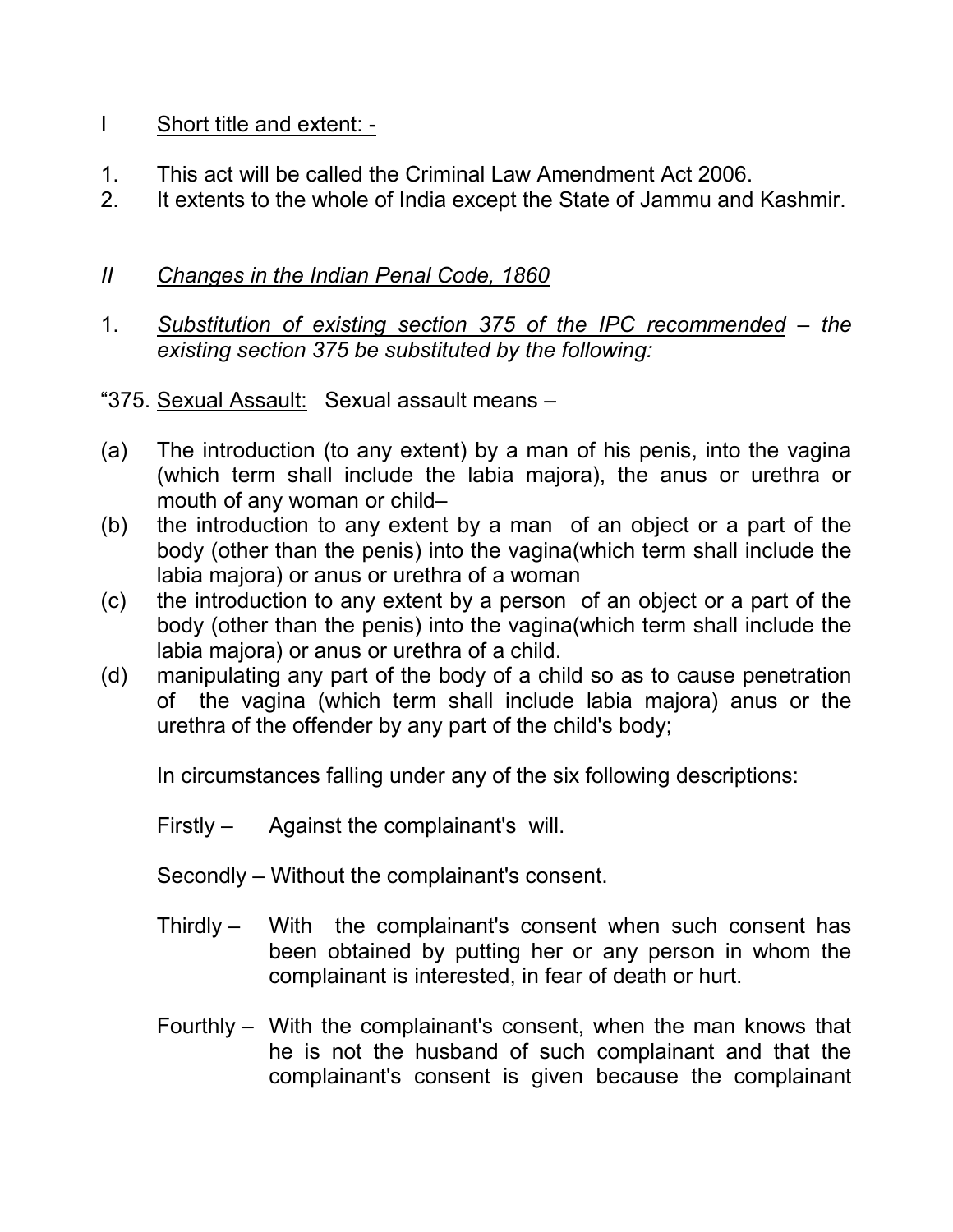believes that the offender is another man to whom the complainant is or believes herself to be lawfully married.

- Fifthly With the consent of the complainant, when, at the time of giving such consent, by reason of unsoundness of mind or intoxication or the administration by the offender personally or through another of any stupefying or unwholesome substance, the complainant is unable to understand the nature and consequences of that to which such complainant gives consent.
- Sixthly With or without the complainant's consent, when such complainant is under eighteen years of age.

Provided that consent shall be a valid defence if the complainant is between sixteen years and eighteen years of age and the accused Person is not more than five years older.

Explanation: Consent means the unequivocal voluntary agreement by a person to engage in the sexual activity in question.

- 2. Recasting of section 376 of the IPC recommended: Section 376 shall be recast as follows:
- "376. Punishment for sexual assault  $-1$  (a) whoever, except in the cases provided for by sub-section (2) commits sexual assault shall be punished with imprisonment of either description for a term which shall not be less than seven years but which may extend to 10 years and shall also be liable to fine.

 (b) If the sexual assault is committed by a person in a position of trust or authority towards the complainant or by a near relative of the complainant, he/she shall be punished with rigorous imprisonment for a term which shall not be less than ten years but which may extend to life imprisonment and shall also be liable to fine.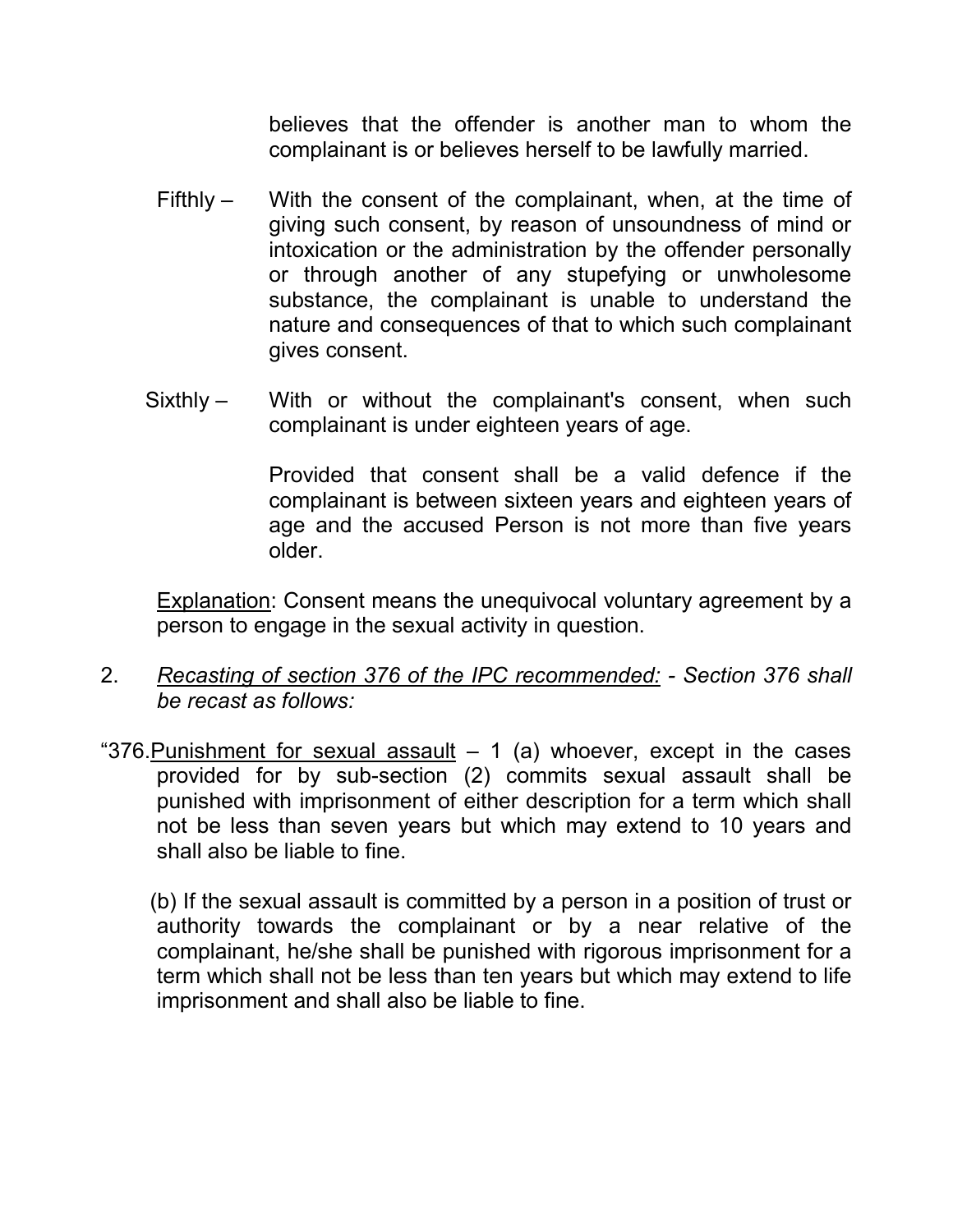# (2) Whoever,-

- (a) Being a police officer commits sexual assault-
- (i) Within the limits of the police station to which he is appointed; or
- (ii) In the premises of any station house whether or not situated in the police station to which he is appointed; or
- (iii) On a woman or minor in his custody or in the custody of a police officer subordinate to him; or
- (iv) While such person is in uniform.
- (b) Being a public servant, takes advantage of his official position and commits sexual assault on a woman or minor in his custody as such public servant or in the custody of a public servant subordinate to him; or
- (c) being on the management or on the staff of a jail, remand home or other place of custody established by or under any law for the time being in force or of a women's or children's institution takes advantage of his official position and commits sexual assault on any woman or minor inmate of such jail, remand home, place or institution; or
- (d) Being on the management or the staff of a hospital, takes advantage of his official position and commits sexual assault on a woman or minor in that hospital; or
- (e) commits sexual assault on a pregnant woman, or
- (f) commits sexual assault on a person when such person is under sixteen years of age; or
- (g) commits gang sexual assault, or
- (h) being in a position of economic or social or political dominance commits sexual assault on a woman or minor under such dominance, or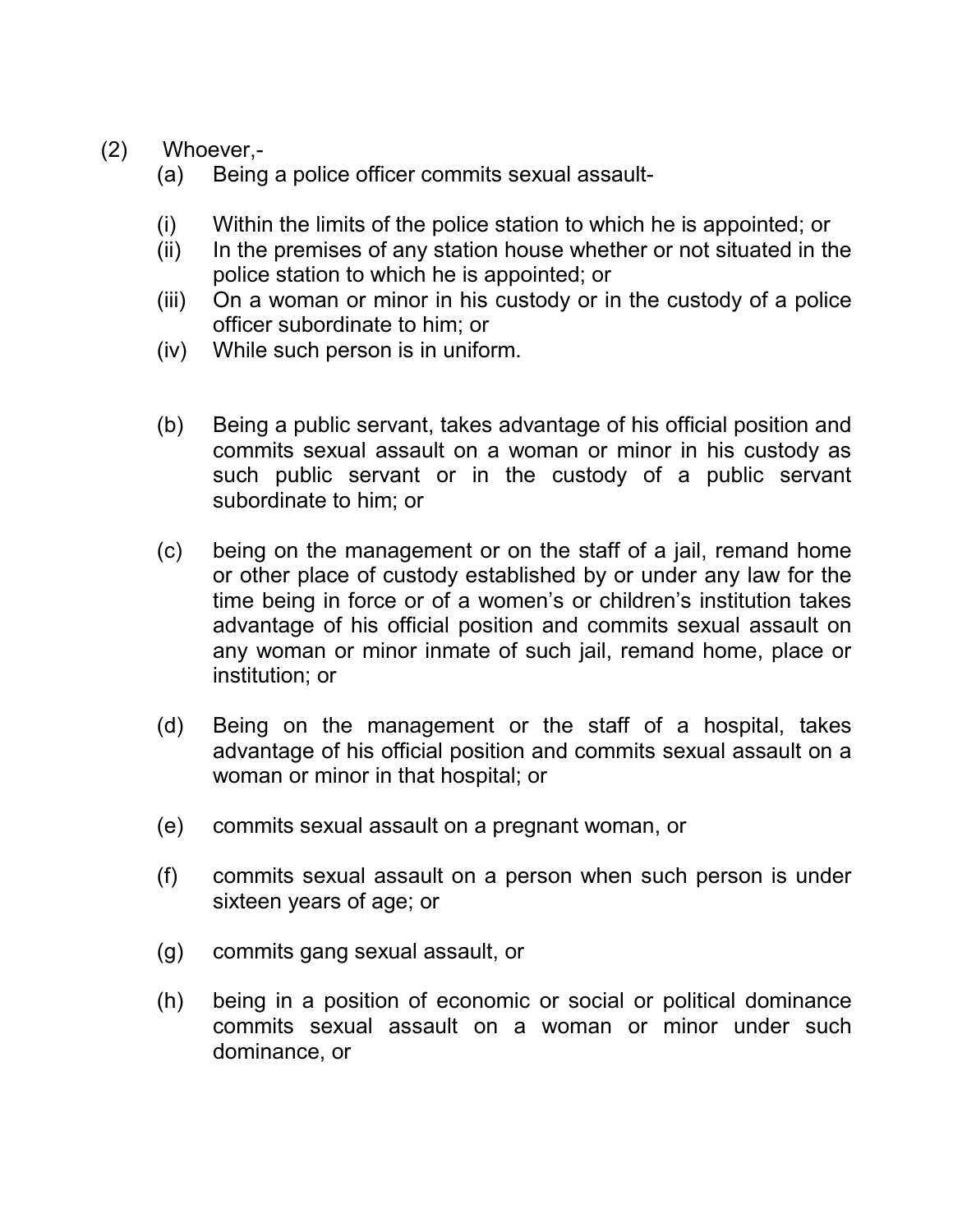- (i) commits sexual assault on a person suffering from mental and physical disability, or
- (j) while committing sexual assault causes grievous bodily harm, maims disfigures or endangers the life of a woman or minor
- (k) commits persistent sexual assault

Shall be punished with imprisonment of either description for a term which shall not be less than ten years but which may be for life and shall also be liable to fine.

Explanation 1. – "Minor " in this sub-section, Section 376 C, and 376 D (2), (3) means a person below the age of sixteen years."

Explanation 2 -Where a person is subjected to sexual assault by one or more in a group of persons acting in furtherance of their common intention, each of the persons shall be deemed to have committed gang sexual assault within the meaning of this sub-section.

Explanation  $3.$  – "Women's or children's institution" means an institution, whether called an orphanage or a home for neglected women or children or a widows' home or an institution called by any other name, which is established and maintained for the reception and care of women or children.

Explanation 4. – "Hospital" means the precincts of the hospital and includes the precincts of any institution for the reception and treatment of persons during convalescence or of persons requiring medical attention or rehabilitation."

Modification in section 376A of the IPC recommended :- Section 376A shall read as follows :

- II 3 Deletion of Section 376 A The existing Section 376 A is hereby deleted.
- II 4 The existing Sections 376 B, C & D will become Section 376 A, Section 376 B and Section 376 C. new provision in sec 376E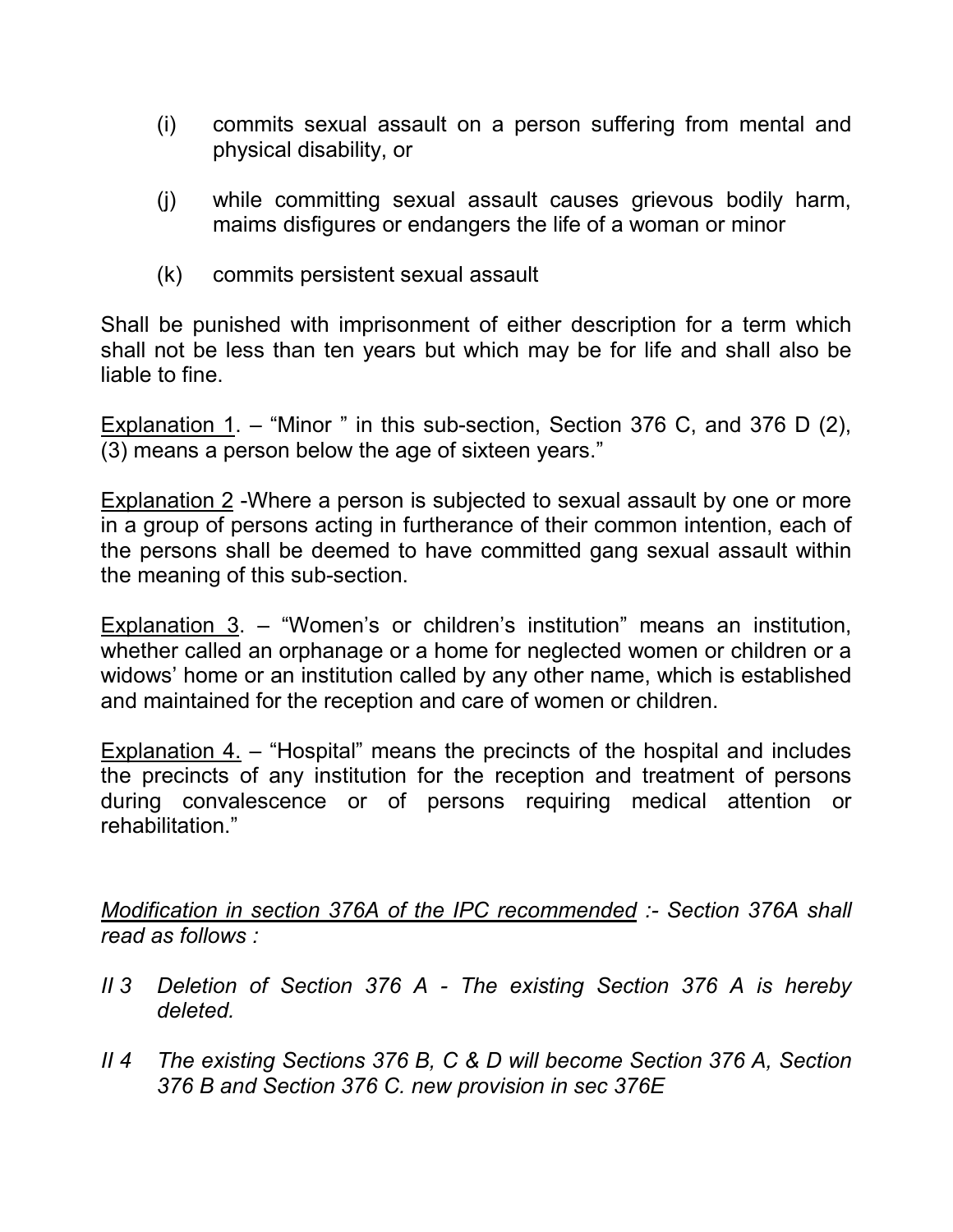"376A. Sexual intercourse by public servant with a woman in his custody. Whoever, being a public servant, takes advantage of his official position and induces or seduces a woman, who is in his custody as such public servant or in the custody of a public servant subordinate to him, to have sexual intercourse with him, such sexual intercourse not amounting to the offence of sexual assault, shall be punished with imprisonment of either description for a term which shall not be less than five years and which may extend to ten years and shall also be liable to fine.

Explanation: "Sexual intercourse" in this section and sections 376B and 376C shall mean any of the acts mentioned in clauses (a) to (e) of section 375. Explanation to section 375 shall also be applicable."

"376B.Sexual intercourse by superintendent of jail, remand home, etc. Whoever, being the superintendent or manager of a jail, remand home or other place of custody established by or under any law for the time being in force or of a women's or children's institution takes advantage of his her official position and induces or seduces any inmate of such jail, remand home, place or institution to have sexual intercourse with him/her, such sexual intercourse not amounting to the offence of sexual assault, shall be punished with imprisonment of either description for a term which shall not be less than five years and which may extend to ten years shall also be liable to fine.

Explanation  $1 -$  "Superintendent" in relation to a jail, remand home or other place of custody or a women's or children's institution includes a person holding any other office in such jail, remand home, place or institution by virtue of which he/she can exercise any authority or control over its inmates.

Explanation 2. – The expression "Women's or children's institution" shall have the same meaning as in Explanation 2 to sub-section (2) of section 376.

376C.Sexual intercourse by any member of the management or staff of a hospital with any woman or minor in that hospital. – Whoever, being on the management of a hospital or being on the staff of a hospital takes advantage of his\her position and has sexual intercourse with a woman or minor in that hospital, such sexual intercourse not amounting to the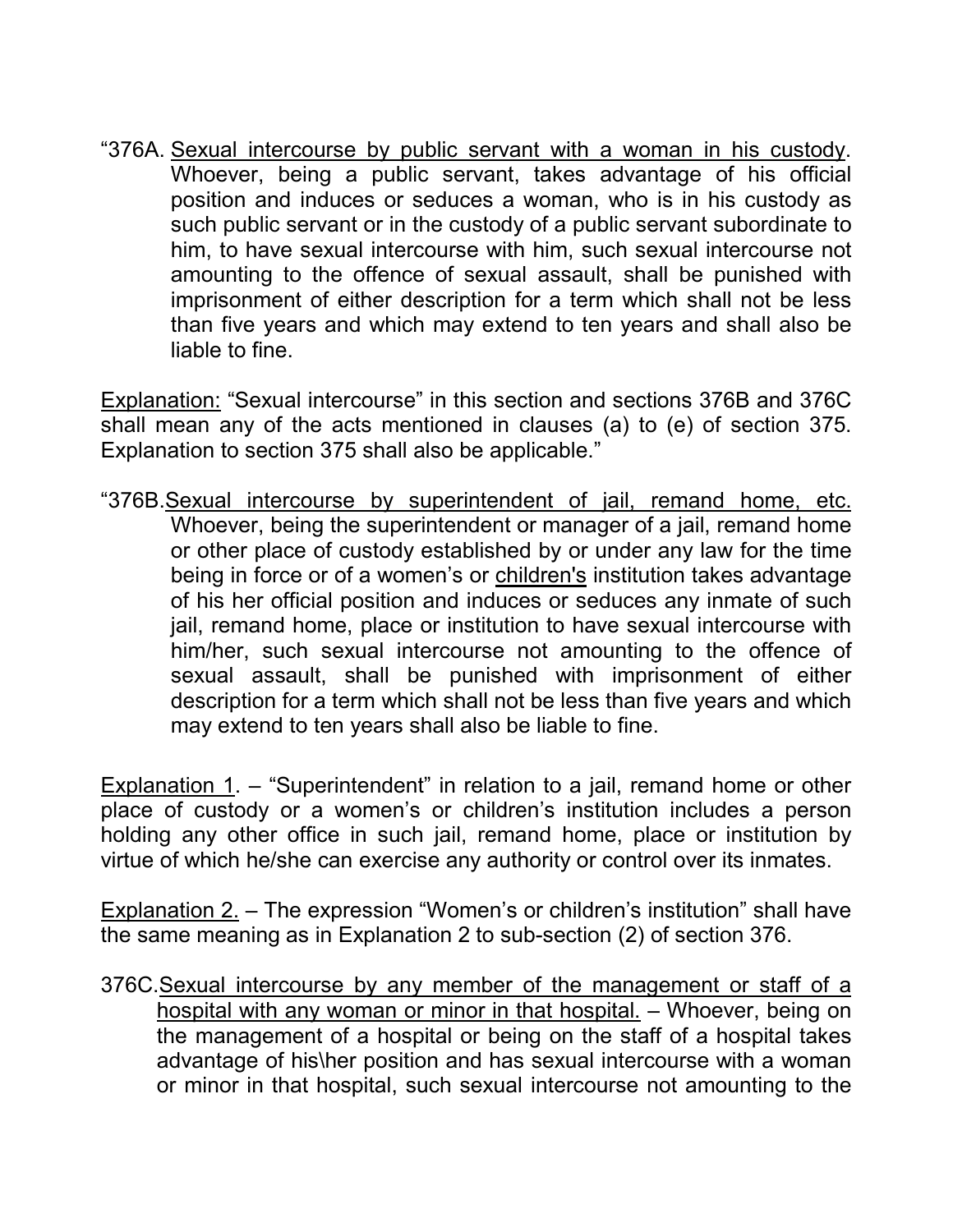offence of sexual assault, shall be punished with imprisonment of either description for a term which shall not be less than five years and which may extend to ten years and shall also be liable to fine.

Explanation: - The expression "hospital" shall have the same meaning as in Explanation 3 to sub-section (2) of section 376."

- II 5 Insertion of new sections 376D recommended.  $-$  A new section, namely section 376D be inserted in the IPC in the following terms:
- "376D. Unlawful sexual contact. (1) Any man who with a sexual purpose, touches, directly or indirectly, with a part of the body or with an object, any part of the body of a woman, without the consent of such woman, shall be punished with simple imprisonment for a term which may extend to three years or with fine or with both.

 Provided that, if the man is related to the woman, he shall be punished with imprisonment of either description for a term which may extend to 7 years and with fine "

- 2(a) Whoever, with a sexual purpose, touches, directly or indirectly, with a part of the body or with an object any part of the body of a minor, or
	- (b) Whoever, with a Sexual purpose, invites, counsels or incites a minor to touch, directly or indirectly, with a part of the body or with an object, the body of any person, including the body of the person who so invites, counsels or incites or the body of the minor.

Shall be punished with imprisonment of either description which may extend to five years and shall also be liable to fine.

- (3) Whoever being in a position of trust or authority towards a minor or being a person with whom the minor is in a relationship of dependency,
- (a) touches, directly or indirectly, with a sexual purpose, with a part of the body or with an object, any part of the body of such minor or
- (b) With a sexual purpose, invites, counsels or incites a minor to touch, directly or indirectly, with a part of the body or with an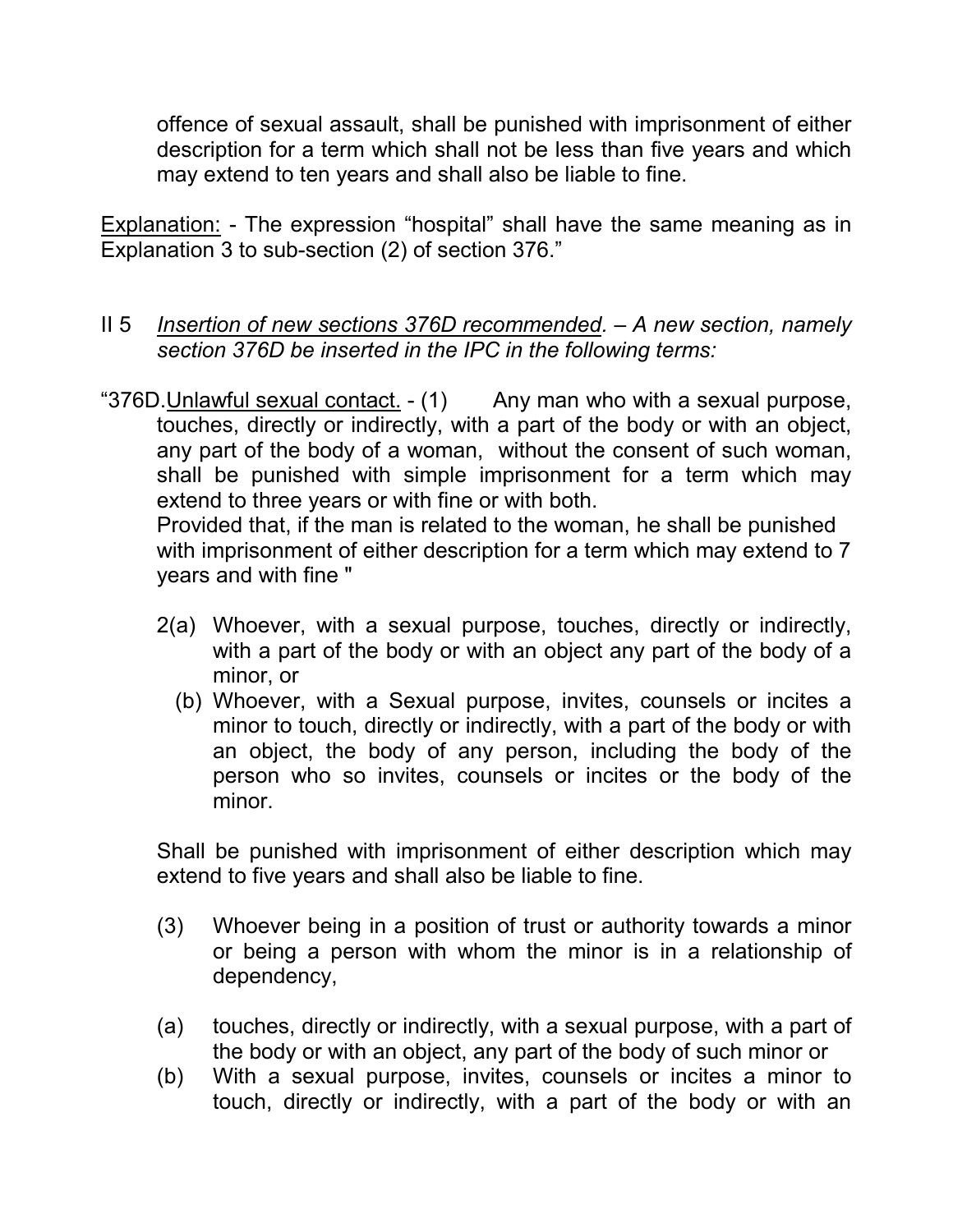object, the body of any person, including the body of the person who so invites, counsels or incites or the body of the minor.

Shall be punished with imprisonment of either description which may extend to seven years and shall also be liable to fine.

- II 6 Deletion of Section 354 IPC Section 354 of IPC is hereby deleted.
- II 7 Deletion of Section 377. Section 377, IPC shall be deleted and a new Section 377 shall be inserted as under: --
- "S.377.Any adult person who has sexual intercourse with another adult person against the will and without the consent of the other adult person shall be punishable by imprisonment of either description up to seven years and with fine.

Explanation 1:Penetration is necessary to constitute an offence under this section

Explanation 2: Penetration of the anus or mouth by the penis or penetration by an object or part of the body into the anus or vagina is necessary to constitute the sexual intercourse necessary for the offence described in this section.

Explanation 3: No consent is obtained for the purpose of the above section if it has been obtained by coercion or under undue influence or if the person giving the consent suffers from intoxication or unsoundness of mind or mistake as to the identity of the offender.

II 8 Amendment of section 509, IPC.- The existing section 509 be amended as follows :

"509.Word, gesture or act with a sexual purpose or with the intention to insult a woman - Whoever, with a sexual purpose or with the intention to insult any woman, utters any word, makes any sound or gesture, or exhibits any object or a part of the body intending that such word or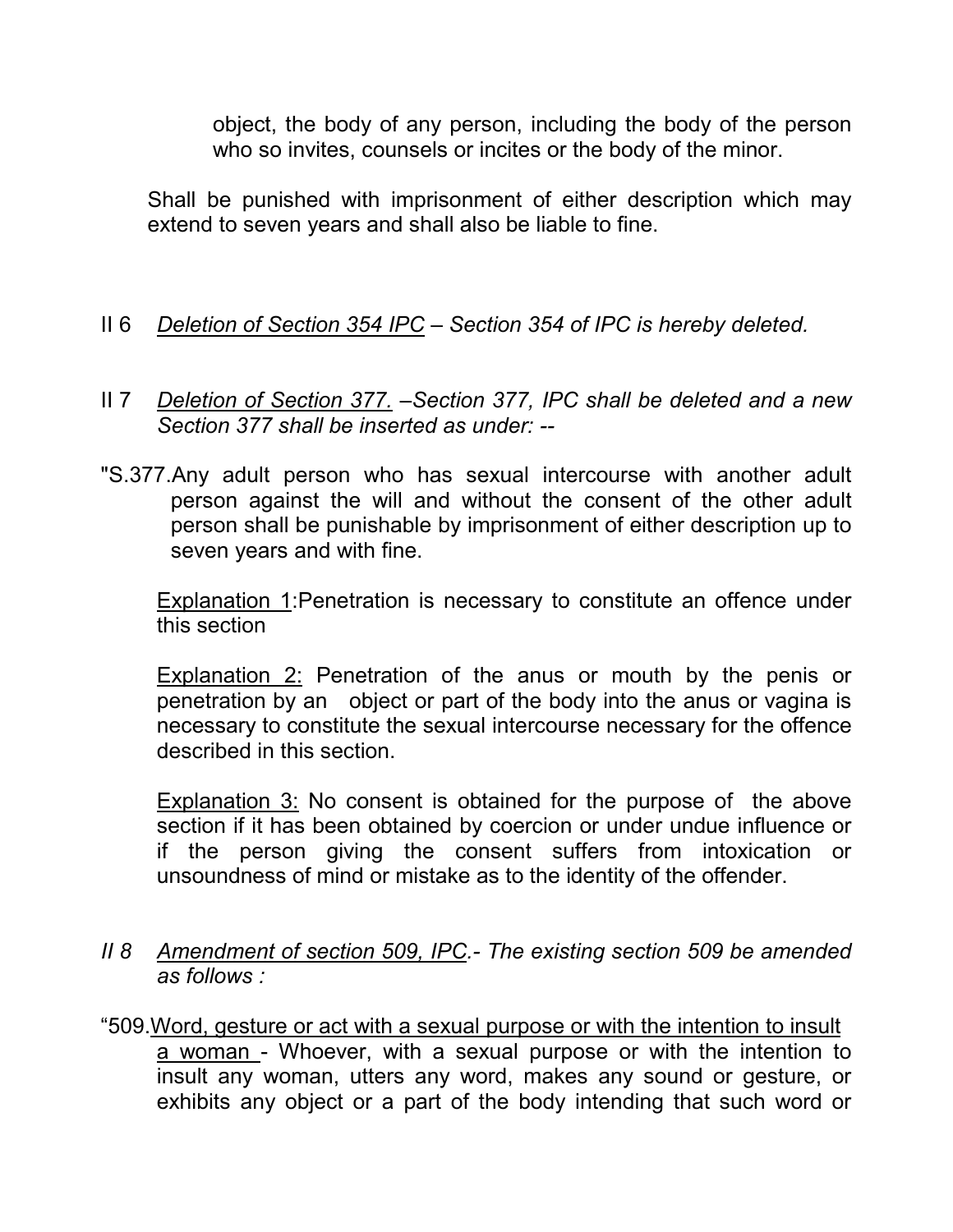sound shall be heard, or that such gesture or object shall be seen, by such woman, or intrudes upon the privacy of such woman, shall be punished with imprisonment of either description for a term which may extend to three years and shall also be liable to fine."

#### II 9 New sections 509A and 509 B, IPC. - New sections 509 A and 509 B & 509C to be added in the IPC in the following terms.

- 509A (i) Whoever, with a sexual purpose utters any word, makes any sound or gesture or exhibits any object or a part of the body intending that such word or sound shall be heard or that such gesture or object shall be seen by a minor, or
	- (ii)Whoever makes a minor witness any sexual activity,

Shall be punished with an imprisonment of either description for a term which may extend to 5years but shall not be less than 3 years.

Explanation1." Minor " for the purpose of this section will be any person under the age of sixteen years.

509B. "Any person who stalks a woman with the intention to cause,(a) serious harm or injury to that woman or a third person or (b) apprehension or fear of serious harm or injury to that woman or to a third person shall be punished with imprisonment of either description which may extend to 7 years or with fine or with both."

Explanation 1: For the purpose of this section a person shall be taken to stalk a woman if, on at least 3 occasions, that person

- (a) follows or approaches the woman or
- (b) loiters near, watches, approaches or enters a place where the woman resides ,works or, visits or
- (c) keeps the woman under surveillance or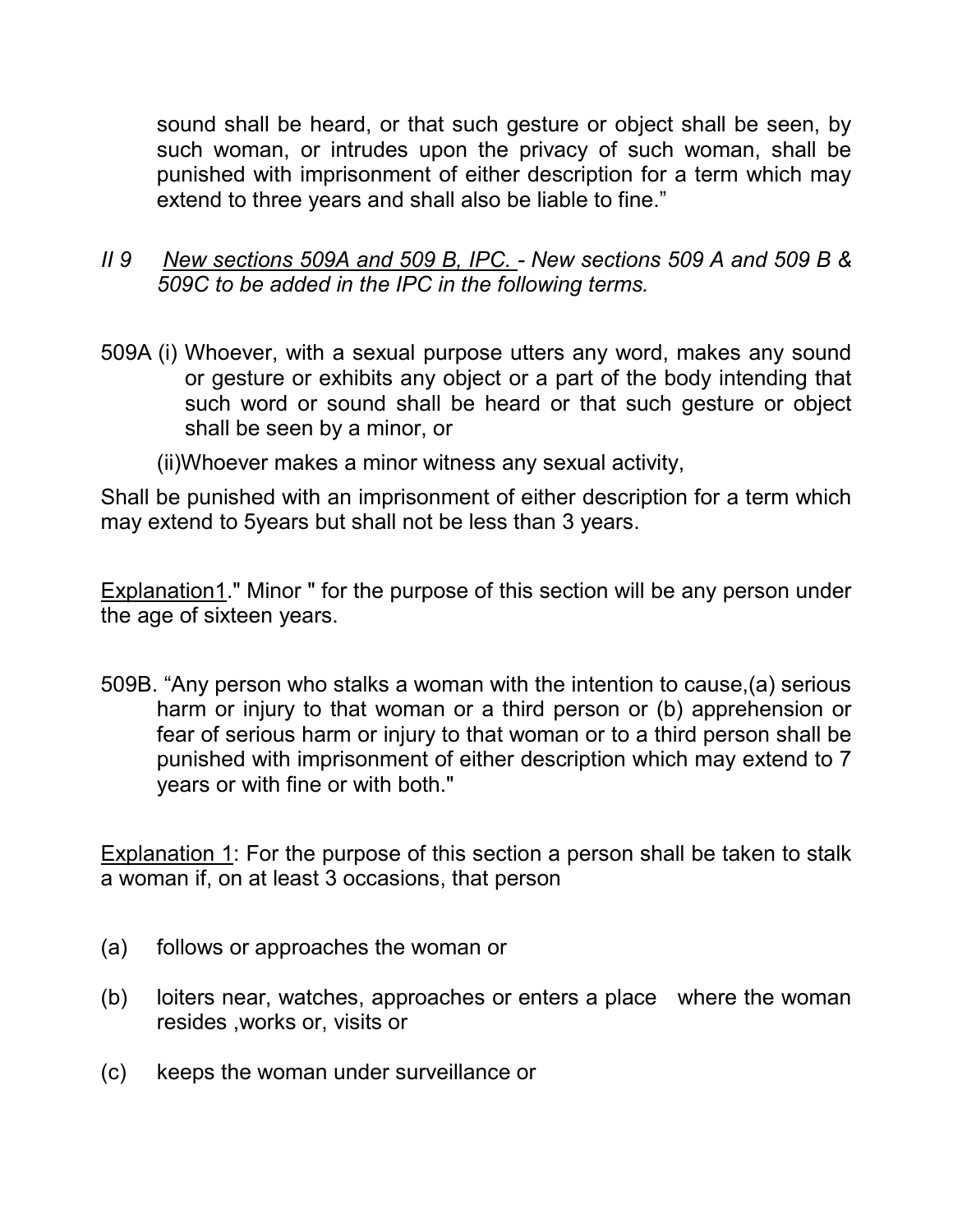- (d) interferes with the property in possession of the woman or
- (e) gives or sends offensive material to the woman or leaves offensive material where it is likely to be found by, given to or brought to the attention of, the woman or
- (f) Acts covertly in a manner that could reasonably be expected to arouse apprehension or fear in the woman or
- (g) Engages in conduct amounting to intimidation, or an offence under Section 509

Explanation 2. 'harm' means physical harm as well as mental harm.

Section 509C - Other forms of Sexual Harassment" Whoever by means of a telecommunication Device or by any other electronic form including the Internet knowingly makes, creates, or solicits, or initiates teh transmission of, any comment, request, suggestion, proposal, image,or other communication which is obscene, lewd, lascivious, filthy, or indecent, with intent to annoy, abuse, threaten, or harass or stalk another person/persons shall be punished with imprisonment of either description which may extend to 7 years or with fine or with both."

II 10 New section 166A, IPC.- A new section 166A be introduced in the IPC in the following terms :

"166A.Whoever, being a public servant –

- (a) Knowingly disobeys any direction of the law prohibiting him from requiring the attendance at any place of any person for the purpose of investigation into an offence or other matter, or
- (b) Knowingly disobeys any other direction of the law regulating the manner in which he shall conduct such investigation, to the prejudice of any person, shall be punished with imprisonment for a term which may extend to one year or with fine or with both."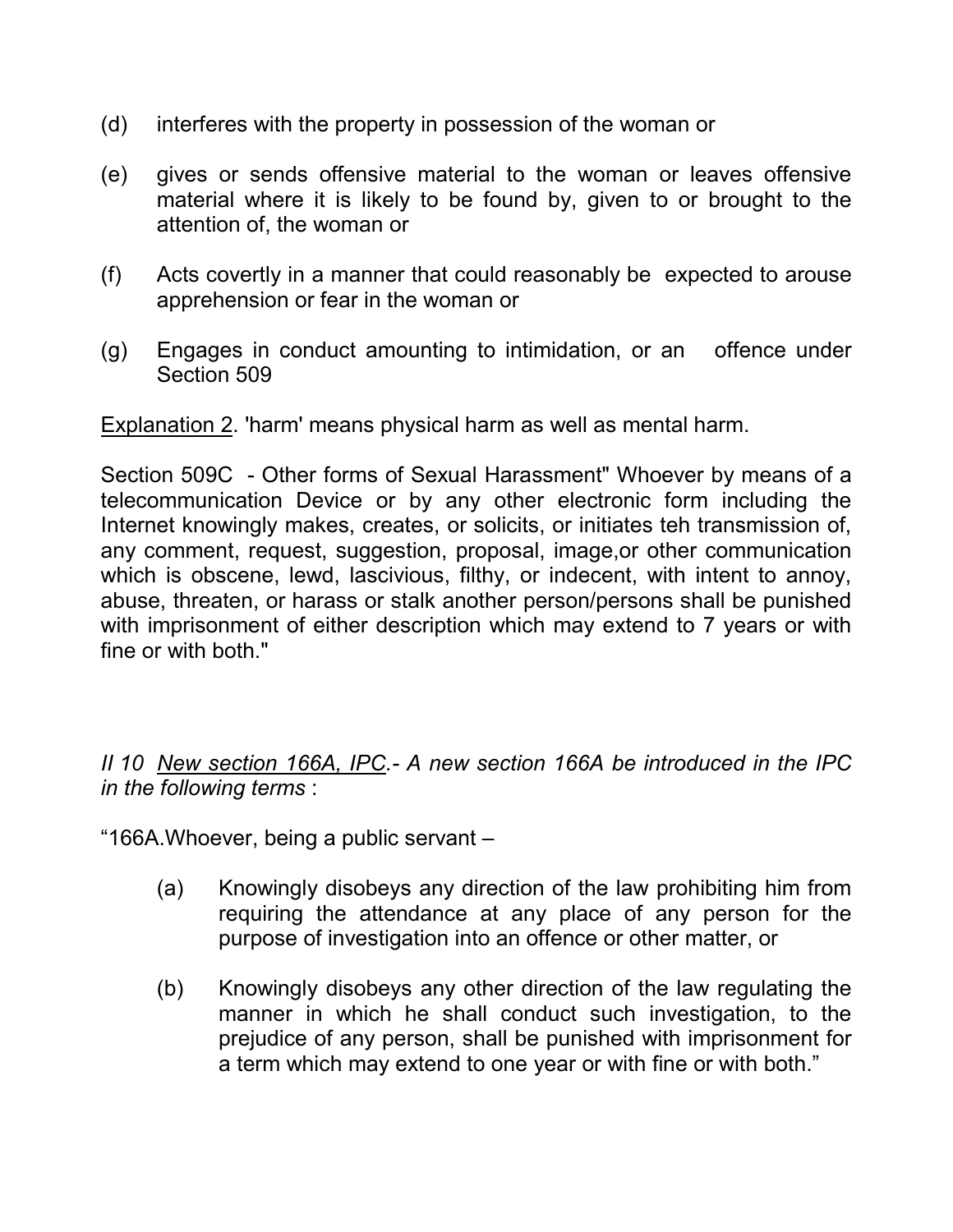### III Changes recommended in the Code of Criminal Procedure, 1973.

- III 1 Insertion of sub-sections (3) and (4) in section 160 of the code of Criminal Procedure, 1973. – The following two sub-sections be inserted in section 160 of the code of Criminal Procedure:
- "(3) Where under this chapter, the statement of a female is to be recorded either as first information of an offence or in the course of an investigation into an offence and she is a person against whom an offence under sections, 375, 376, 376A, 376B, 376C, 376D, 377 or 509 of the Indian Penal Code is alleged to have been committed or attempted, the statement shall be recorded by a female police officer and in case a female police officer is not available, by a female government servant available in the vicinity and in case a female government servant is also not available, by a female authorised by an organisation interested in the welfare of women or children.
- (4) Where in any case none of the alternatives mentioned in sub-section (3) can be followed for the reason that no female police officer or female government servant or a female authorised by an organisation interested in the welfare of women and children is available, the officer in charge of the police station shall, after recording the reasons in writing, proceed with the recording of the statement of such female victim in the presence of a relative of the victim."
- III 2 *Modification of the proviso to sub-section (1) of section 160.* The age mentioned in the proviso to sub-section (1) of section 160 should be raised from fifteen years to sixteen years.
- III 3 Substitution of the proviso to sub-section  $(1)$  of section  $160.$  In addition to the above modification, the proviso to sub-section (1) of section 160 be substituted to read as follows:

"Provided that no male person under the age of 16 years or woman shall

be required to attend at any place other than the place in which such male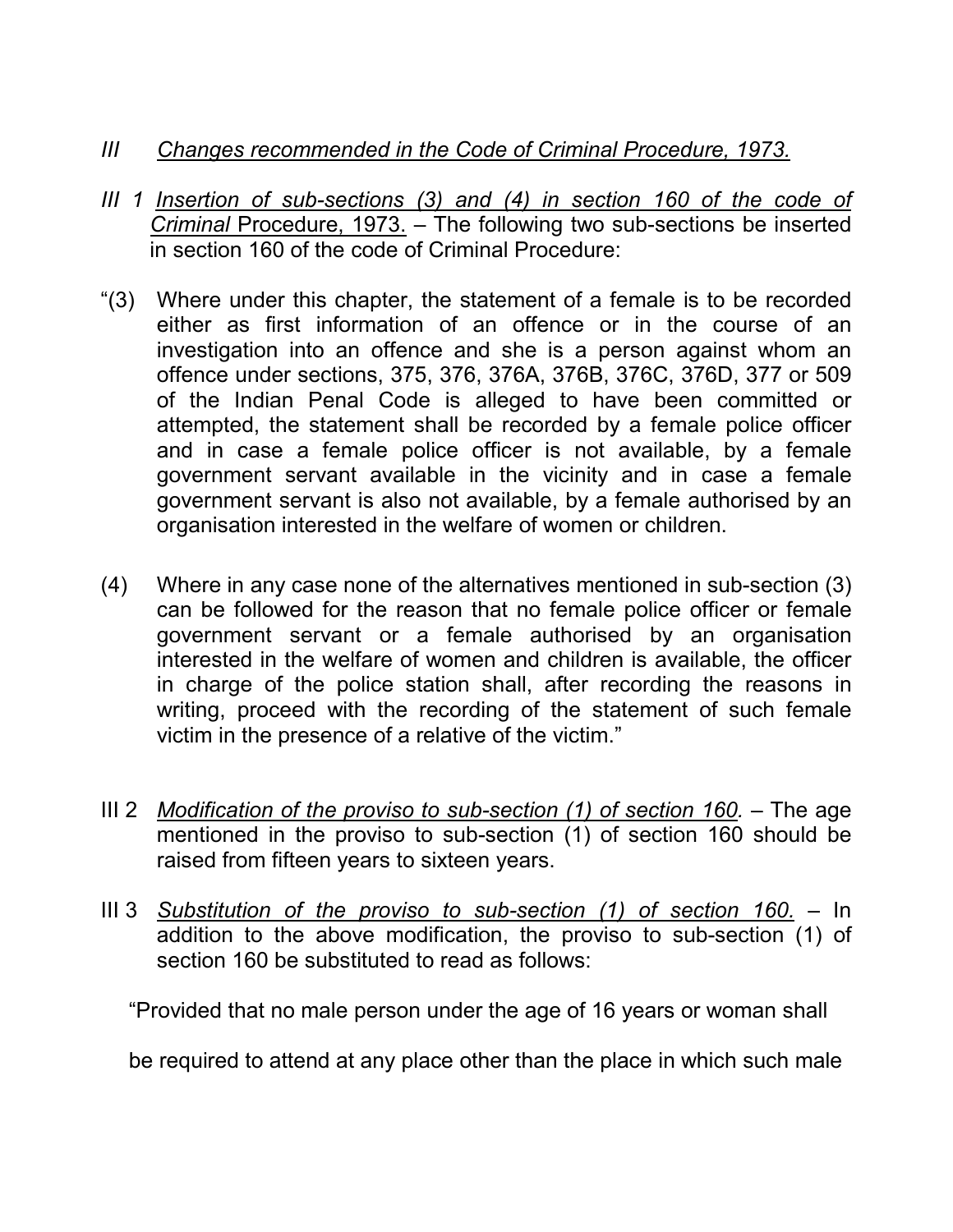person or woman resides. While recording the statement, a relative or a friend or a social worker of the choice of the person whose statement is being recorded shall be allowed to remain present.

- III 4 *Insertion of a new section, namely, section 164A in the code of Criminal* Procedure, 1973. – The following section 164A be inserted in the code of Criminal Procedure:
- "164A.(1) Where, during the stage when any offence under section 376, Section 376A, section 376B, section 376D, is under investigation and it is proposed to get the victim examined by a medical expert, such examination shall be conducted by a registered medical practitioner, with the consent of the complainant or of some person competent to give such consent on his/her behalf. In all cases, the complainant should be sent for such examination without any delay.

Provided that if the complainant happens to be a female, the medical examination shall be conducted by a female medical officer, as far as possible.

- (2) The registered medical practitioner to whom the complainant is forwarded shall without delay examine the person and prepare a report specifically recording the result of his/her examination and giving the following details:
- (i) The name and address of the complainant and the person by whom he/she was brought,
- (ii) the age of the complainant,
- (iii) marks of injuries, if any, on the person of the complainant,
- (iv) general mental condition of the complainant and
- (v) Other material particulars, in reasonable detail.
- (3) The report shall state precisely the reasons for each conclusion arrived at.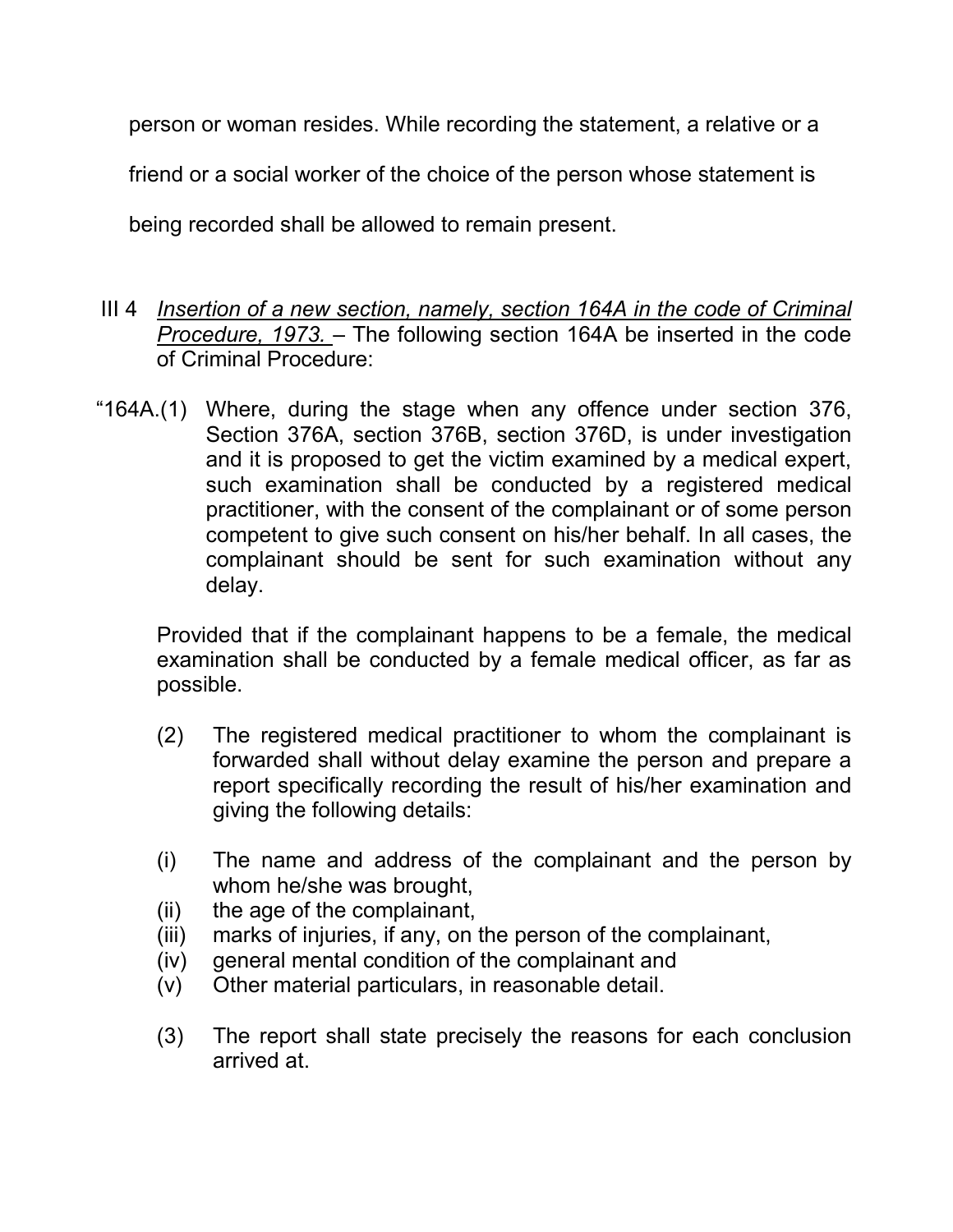- (4) The report shall specifically record that the consent of the complainant or of some person competent to give such consent on his/her behalf to such examination had been obtained.
- (5) The exact time of commencement and completion of the examination shall also be noted in the report, and the registered medical practitioner shall without delay, forward the report to the investigating officer, who shall forward it to the Magistrate referred to in section 173 as part of the documents referred to in clause (a) of sub-section (5) of that section.
- (6) Nothing in this section shall be construed as rendering lawful any examination without the consent of the complainant or any person competent to give such consent on his/her behalf."

# III 5 Insertion of new sections 53A in the Code of Criminal Procedure -

The proposed section 53A shall read as follows:

- "53A.(1) When a person accused of any of the offences under sections 376, 376A, 376B, 376C, 376D or 377 or of an attempt to commit any of the said offences, is arrested and an examination of his/her person is to be made under this section, he/she shall be sent without delay to the registered medical practitioner by whom he/she is to be examined.
	- (2) The registered medical practitioner conducting such examination shall without delay examine such person and prepare a report specifically recording the result of his examination and giving the following particulars:
		- (h) the name and address of the accused and the person by whom he was brought,

(ii)the age of the accused,

(iii)marks of injury, if any, on the person of the accused, and (iv)Other material particulars in reasonable detail.

(3) The report shall state precisely the reasons for each conclusion arrived at.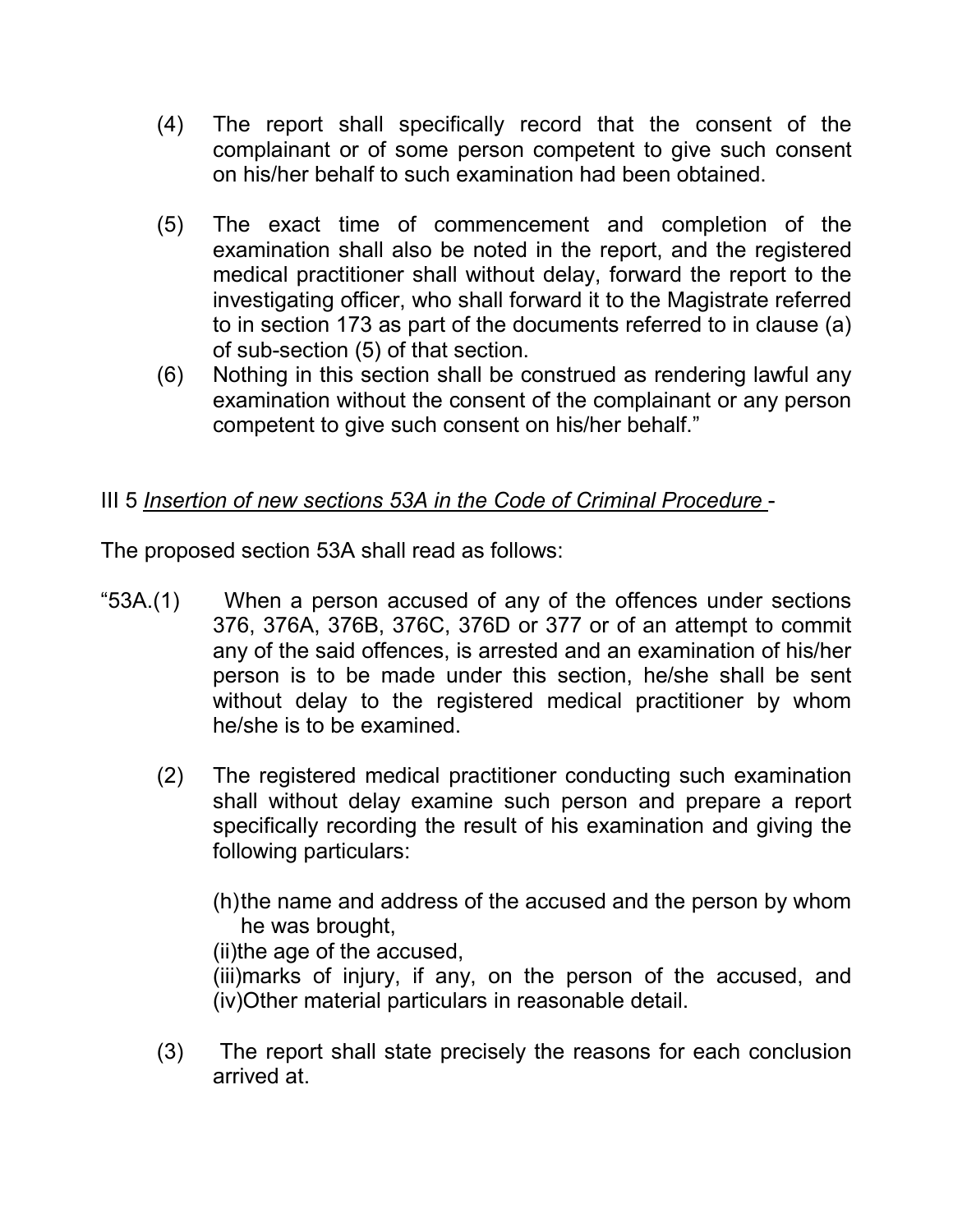(4) The exact time of commencement and completion of the examination shall also be noted in the report, and the registered medical practitioner shall, without delay, forward the report to the investigating officer, who shall forward it to the Magistrate referred to in section 173 as part of the documents referred to in clause (a) of sub-section (5) of that section."

(Paragraph 4.6.2, supra)

- III 6 Consequential amendments in the First Schedule to the Code of Criminal Procedure, 1973 recommended. - Consequent upon the proposed amendments in the IPC, the existing entries in respect of sections 376C to 376D, 377 and 509 will have to be substituted and entry in respect of new section 376E, IPC will have to be inserted as under:
- III 7 Amendment of sub-section (6) of section 198 of the code of Criminal Procedure, 1973. – Consequent upon proposed amendment of section 376 of IPC, sub-section (6) of section 198 CrPC shall be amended in the following manner: -

The words "sexual intercourse" shall be substituted by the words "sexual assault" and the word "fifteen" shall be substituted by the word "sixteen".

# III 8 Section 164 of the Cr.P.C. shall be amended as follows:

The present sub section 1 will be read as 1 (a) and a new sub section 1 (b) will be added to the following effect: -

- (b) Any statement made under sub section (a) by a young person under the age of eighteen years who is a victim of sexual assault under Section 375, 376 or Section 509 shall, except in exceptional circumstances be video taped.
- III 9 Amendment of section 273, Code of Criminal Procedure, 1973. A proviso to the following effect be added under section 273 above the Explanation clause therein: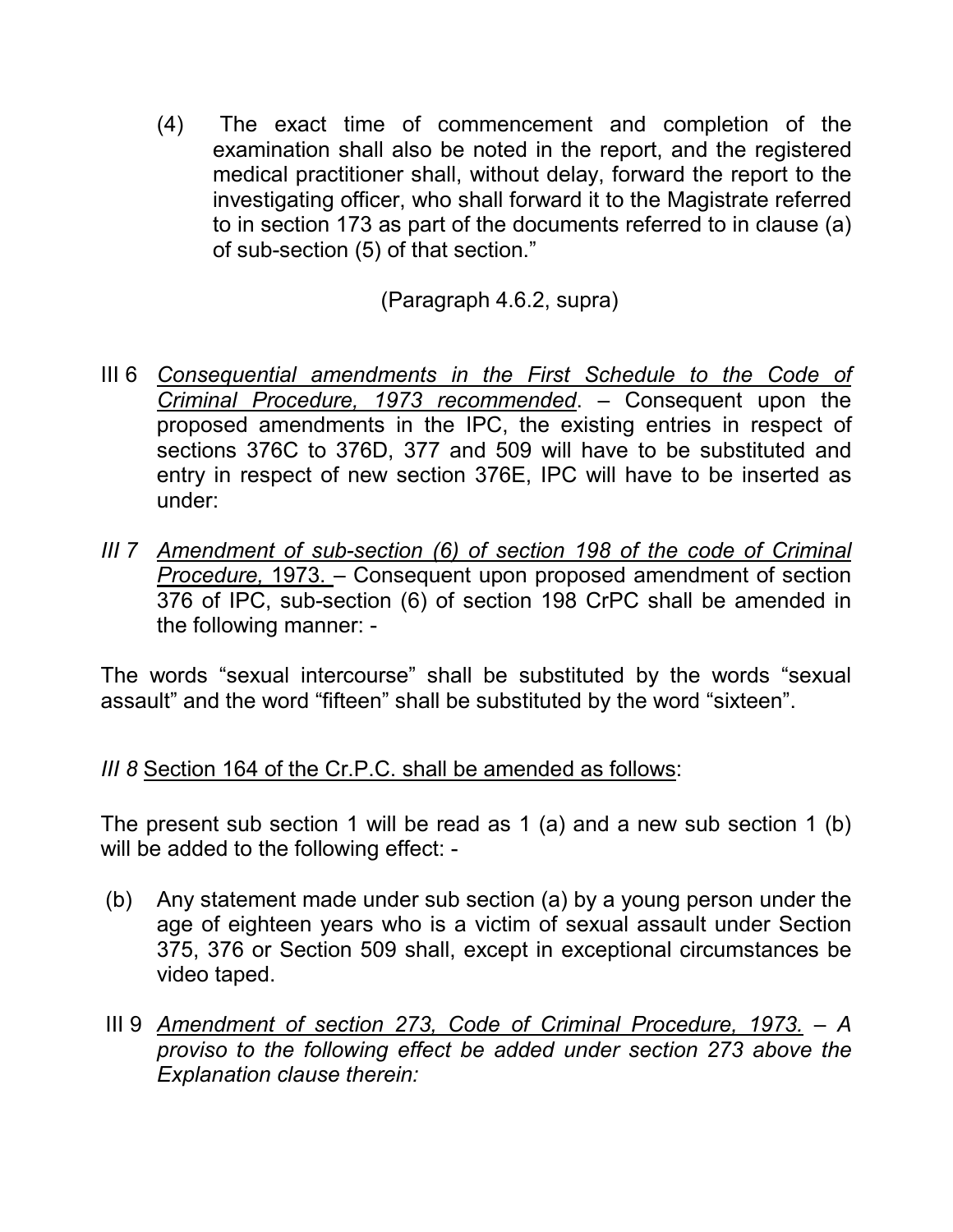Provided that where the evidence of a person below eighteen years who is alleged to have been subjected to sexual assault or any other sexual offence, is to be recorded, the court shall, take appropriate measures to ensure that such person is not confronted by the accused. These measures may include video taping the evidence of the complainant in a place to be decided by the Court, or placing a screen between the complainant and the accused and others. Provided further that the cross examination of a young person below eighteen years shall be carried out by the court on questions put to it by the accused or his counsel.

- IV Changes recommended in the Indian Evidence Act, 1872
- IV 1 Amendment of Section 45 of the Evidence Act, -- Section 45 of the Indian Evidence Act will be amended to add a clause (d) under Illustrations as under:

" Where the question is whether a child who is unable to talk of sexual abuse has been subjected to sexual abuse as defined in S.375 IPC or S. 376 IPC or elsewhere the opinion of an expert that the symptoms and behaviour of the child are such that they show that the child has suffered from such abuse are relevant."

- IV 2 Modification of Section 114A of the Evidence Act. Section 114A be modified to read as follows:
- "114A.Presumption as to absence of consent in certain prosecutions for sexual assault. – In a prosecution for sexual assault under (a) or clause (b) or clause(c) or clause (d) or clause (e) or clause (g) or clause (h) (i) or (j) of sub-section (2) of section 376 of the Indian Penal Code (45 of 1860) where sexual intercourse by the accused is proved and the question is whether it was without the consent of the other person alleged to have been sexually assaulted and such other person states in his/her evidence before the court that he/she did not consent, the court shall presume that he/she did not consent.

Explanation: "Sexual intercourse" in this section and sections 376A to 376C shall mean any of the acts mentioned in clause (a) to (e) of section 375. Explanation to section 375 shall also be applicable."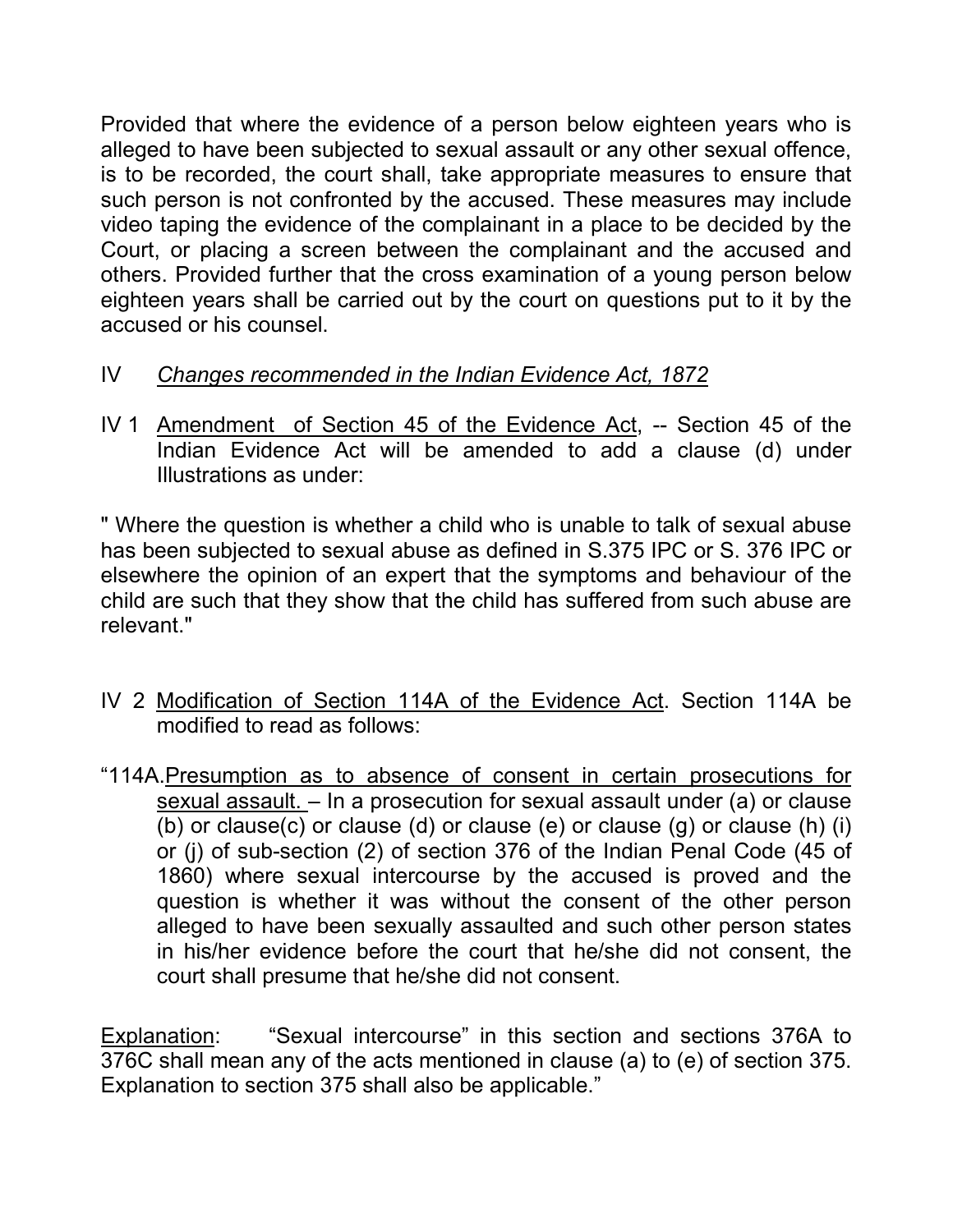- IV 3 Deletion of clause (4) of section 155 of the Evidence Act.- Clause (4) of section 155 of the Evidence Act is hereby deleted.
- IV 4 Amendments in proposed section 53A, Evidence Act.- After section 53, the following section be inserted:
- "53A. In a prosecution for an offence under section 376, 376A, 376B,

376C, 376D or 376E or for attempt to commit any such offence,

where the question of consent is in issue, evidence of the

character of the victim or of his/her previous sexual experience

with any person shall not be relevant on the issue of such consent

or the quality of consent."

- IV 5 Insertion of clause (4) in section 146 of the Evidence Act- In section 146 of the Evidence Act, the following clause shall be added after clause (3):
- "(4) In a prosecution for an offence under section 376, 376A, 376B, 376C or 376D or for attempt to commit any such offence, where the question of consent is in issue, it shall not be permissible to adduce evidence or to put questions in the cross-examination of the victim as to his/her general immoral character, or as to his/her previous sexual experience with any person for proving such consent or the quality of consent."
- IV 6 A new section will be inserted in the Indian Evidence Act to make the video taped or other statement of the minor complainant of sexual assault admissible in evidence as follows:

"In any trial or inquiry related to the sexual assault of a minor under Section 375, 376 and 509 of the Indian Penal Code, the video taped